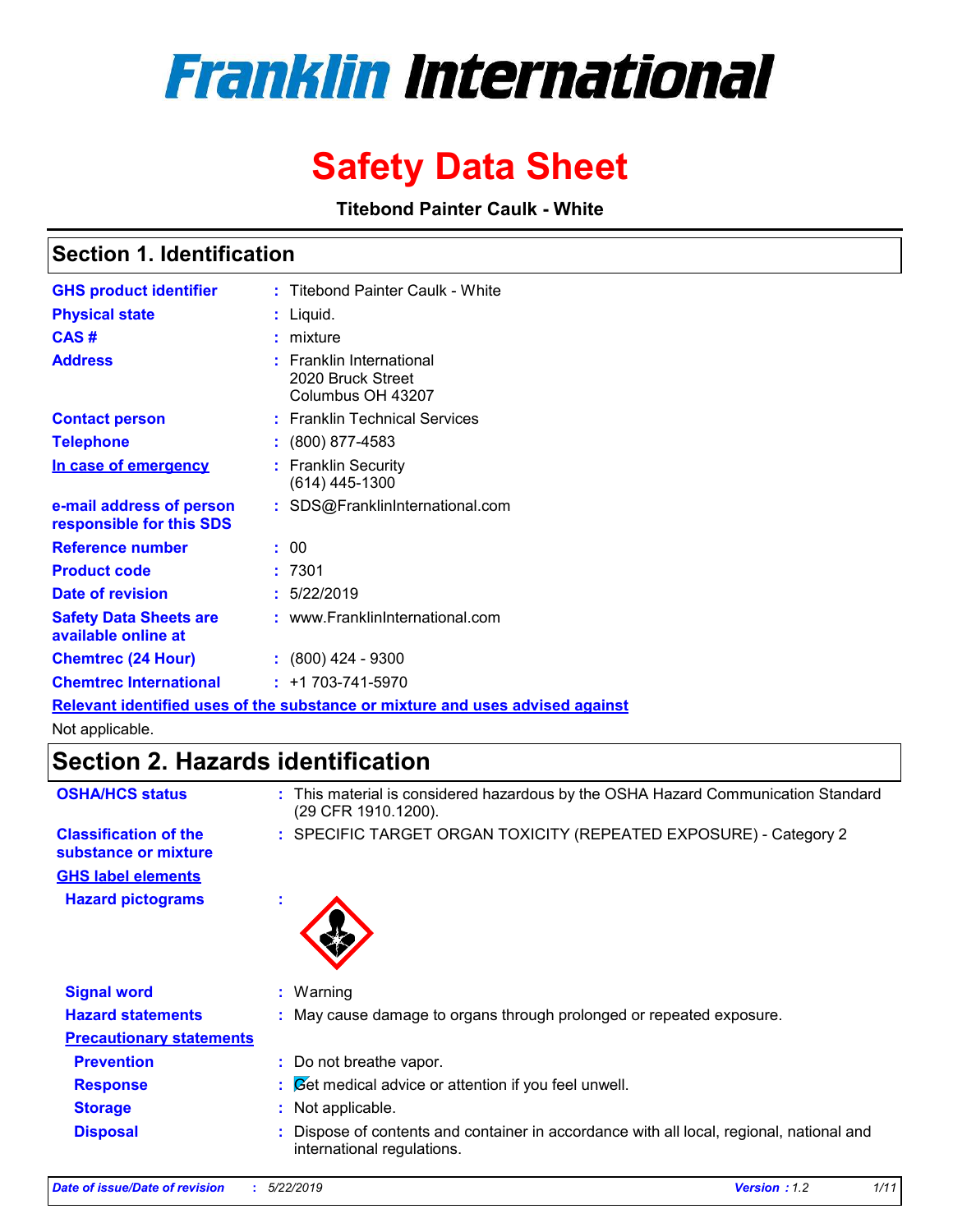### **Section 2. Hazards identification**

**Supplemental label elements**

**:** Avoid contact with skin and clothing. Wash thoroughly after handling.

**Hazards not otherwise classified**

**:** Prolonged or repeated contact may dry skin and cause irritation.

### **Section 3. Composition/information on ingredients**

| <b>Substance/mixture</b> | : Mixture |
|--------------------------|-----------|
|                          |           |

| <b>Ingredient name</b>   | $\Omega$<br>70 | <b>CAS number</b>           |
|--------------------------|----------------|-----------------------------|
| $\cdots$<br>l ethanediol | l≤3            | - 21<br>ے۔107<br>ا * − ا ہے |

Any concentration shown as a range is to protect confidentiality or is due to batch variation.

**There are no additional ingredients present which, within the current knowledge of the supplier and in the concentrations applicable, are classified as hazardous to health or the environment and hence require reporting in this section.**

**Occupational exposure limits, if available, are listed in Section 8.**

### **Section 4. First aid measures**

| <b>Description of necessary first aid measures</b> |                                                                                                                                                                                                                                                                                                                                                                                                                                                                                                                                                                                                                                                                                                                                                                                                                   |  |  |
|----------------------------------------------------|-------------------------------------------------------------------------------------------------------------------------------------------------------------------------------------------------------------------------------------------------------------------------------------------------------------------------------------------------------------------------------------------------------------------------------------------------------------------------------------------------------------------------------------------------------------------------------------------------------------------------------------------------------------------------------------------------------------------------------------------------------------------------------------------------------------------|--|--|
| <b>Eye contact</b>                                 | : Immediately flush eyes with plenty of water, occasionally lifting the upper and lower<br>eyelids. Check for and remove any contact lenses. Continue to rinse for at least 10<br>minutes. Get medical attention.                                                                                                                                                                                                                                                                                                                                                                                                                                                                                                                                                                                                 |  |  |
| <b>Inhalation</b>                                  | : Remove victim to fresh air and keep at rest in a position comfortable for breathing. If<br>not breathing, if breathing is irregular or if respiratory arrest occurs, provide artificial<br>respiration or oxygen by trained personnel. It may be dangerous to the person providing<br>aid to give mouth-to-mouth resuscitation. Get medical attention following exposure or if<br>feeling unwell. If unconscious, place in recovery position and get medical attention<br>immediately. Maintain an open airway. Loosen tight clothing such as a collar, tie, belt<br>or waistband.                                                                                                                                                                                                                              |  |  |
| <b>Skin contact</b>                                | : Wash skin thoroughly with soap and water or use recognized skin cleanser. Remove<br>contaminated clothing and shoes. Continue to rinse for at least 10 minutes. Get<br>medical attention following exposure or if feeling unwell. Wash clothing before reuse.<br>Clean shoes thoroughly before reuse.                                                                                                                                                                                                                                                                                                                                                                                                                                                                                                           |  |  |
| <b>Ingestion</b>                                   | : Wash out mouth with water. Remove dentures if any. Remove victim to fresh air and<br>keep at rest in a position comfortable for breathing. If material has been swallowed and<br>the exposed person is conscious, give small quantities of water to drink. Stop if the<br>exposed person feels sick as vomiting may be dangerous. Do not induce vomiting<br>unless directed to do so by medical personnel. If vomiting occurs, the head should be<br>kept low so that vomit does not enter the lungs. Get medical attention following<br>exposure or if feeling unwell. Never give anything by mouth to an unconscious person.<br>If unconscious, place in recovery position and get medical attention immediately.<br>Maintain an open airway. Loosen tight clothing such as a collar, tie, belt or waistband. |  |  |
| Most important symptoms/effects, acute and delayed |                                                                                                                                                                                                                                                                                                                                                                                                                                                                                                                                                                                                                                                                                                                                                                                                                   |  |  |
| <b>Potential acute health effects</b>              |                                                                                                                                                                                                                                                                                                                                                                                                                                                                                                                                                                                                                                                                                                                                                                                                                   |  |  |
| <b>Eye contact</b>                                 | : This product may irritate eyes upon contact.                                                                                                                                                                                                                                                                                                                                                                                                                                                                                                                                                                                                                                                                                                                                                                    |  |  |
| <b>Inhalation</b>                                  | : No known significant effects or critical hazards.                                                                                                                                                                                                                                                                                                                                                                                                                                                                                                                                                                                                                                                                                                                                                               |  |  |
| <b>Skin contact</b>                                | : Defatting to the skin. May cause skin dryness and irritation.                                                                                                                                                                                                                                                                                                                                                                                                                                                                                                                                                                                                                                                                                                                                                   |  |  |
| <b>Ingestion</b>                                   | : No known significant effects or critical hazards.                                                                                                                                                                                                                                                                                                                                                                                                                                                                                                                                                                                                                                                                                                                                                               |  |  |
| <b>Over-exposure signs/symptoms</b>                |                                                                                                                                                                                                                                                                                                                                                                                                                                                                                                                                                                                                                                                                                                                                                                                                                   |  |  |
| <b>Eye contact</b>                                 | : No specific data.                                                                                                                                                                                                                                                                                                                                                                                                                                                                                                                                                                                                                                                                                                                                                                                               |  |  |
| <b>Inhalation</b>                                  | : No specific data.                                                                                                                                                                                                                                                                                                                                                                                                                                                                                                                                                                                                                                                                                                                                                                                               |  |  |
|                                                    |                                                                                                                                                                                                                                                                                                                                                                                                                                                                                                                                                                                                                                                                                                                                                                                                                   |  |  |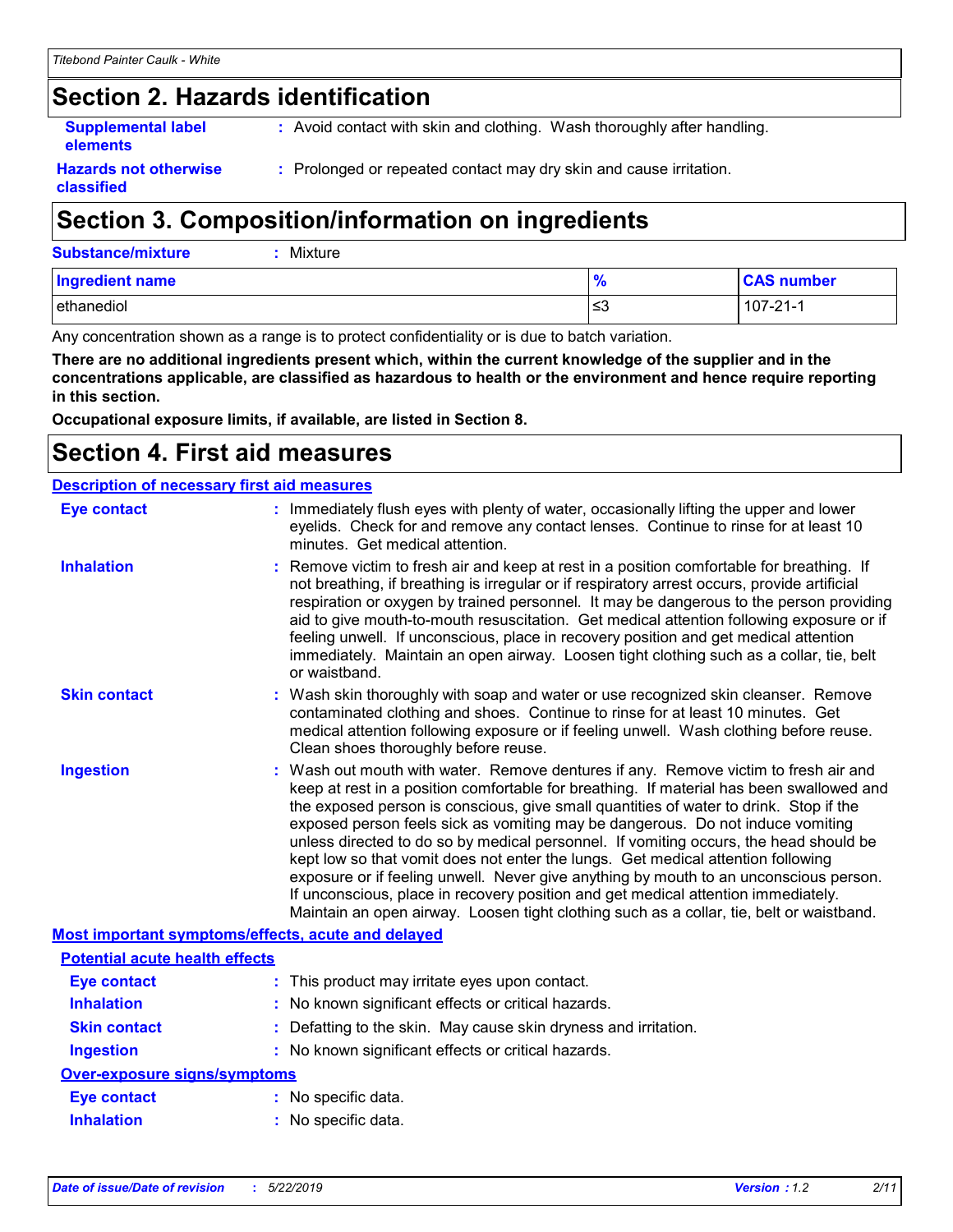### **Section 4. First aid measures**

| <b>Skin contact</b>               | Adverse symptoms may include the following:                                                                                                                                   |  |  |
|-----------------------------------|-------------------------------------------------------------------------------------------------------------------------------------------------------------------------------|--|--|
|                                   | irritation                                                                                                                                                                    |  |  |
|                                   | dryness                                                                                                                                                                       |  |  |
|                                   | cracking                                                                                                                                                                      |  |  |
| <b>Ingestion</b>                  | No specific data.                                                                                                                                                             |  |  |
|                                   | Indication of immediate medical attention and special treatment needed, if necessary                                                                                          |  |  |
| <b>Notes to physician</b>         | : Treat symptomatically. Contact poison treatment specialist immediately if large<br>quantities have been ingested or inhaled.                                                |  |  |
| <b>Specific treatments</b>        | : No specific treatment.                                                                                                                                                      |  |  |
| <b>Protection of first-aiders</b> | : No action shall be taken involving any personal risk or without suitable training. It may<br>be dangerous to the person providing aid to give mouth-to-mouth resuscitation. |  |  |
|                                   |                                                                                                                                                                               |  |  |

#### **See toxicological information (Section 11)**

#### **Section 5. Fire-fighting measures**

| <b>Extinguishing media</b>                               |                                                                                                                                                                                                   |
|----------------------------------------------------------|---------------------------------------------------------------------------------------------------------------------------------------------------------------------------------------------------|
| <b>Suitable extinguishing</b><br>media                   | : Use an extinguishing agent suitable for the surrounding fire.                                                                                                                                   |
| <b>Unsuitable extinguishing</b><br>media                 | : None known.                                                                                                                                                                                     |
| <b>Specific hazards arising</b><br>from the chemical     | : In a fire or if heated, a pressure increase will occur and the container may burst.                                                                                                             |
| <b>Hazardous thermal</b><br>decomposition products       | Decomposition products may include the following materials:<br>carbon dioxide<br>carbon monoxide                                                                                                  |
| <b>Special protective actions</b><br>for fire-fighters   | Promptly isolate the scene by removing all persons from the vicinity of the incident if<br>there is a fire. No action shall be taken involving any personal risk or without suitable<br>training. |
| <b>Special protective</b><br>equipment for fire-fighters | : Fire-fighters should wear appropriate protective equipment and self-contained breathing<br>apparatus (SCBA) with a full face-piece operated in positive pressure mode.                          |

### **Section 6. Accidental release measures**

#### **Environmental precautions Personal precautions, protective equipment and emergency procedures :** Avoid dispersal of spilled material and runoff and contact with soil, waterways, drains **:** No action shall be taken involving any personal risk or without suitable training. Evacuate surrounding areas. Keep unnecessary and unprotected personnel from entering. Do not touch or walk through spilled material. Avoid breathing vapor or mist. Provide adequate ventilation. Wear appropriate respirator when ventilation is inadequate. Put on appropriate personal protective equipment. and sewers. Inform the relevant authorities if the product has caused environmental pollution (sewers, waterways, soil or air). : Stop leak if without risk. Move containers from spill area. Dilute with water and mop up if water-soluble. Alternatively, or if water-insoluble, absorb with an inert dry material and place in an appropriate waste disposal container. Dispose of via a licensed waste disposal contractor. **Small spill : Methods and materials for containment and cleaning up For non-emergency personnel For emergency responders :** If specialized clothing is required to deal with the spillage, take note of any information in Section 8 on suitable and unsuitable materials. See also the information in "For nonemergency personnel".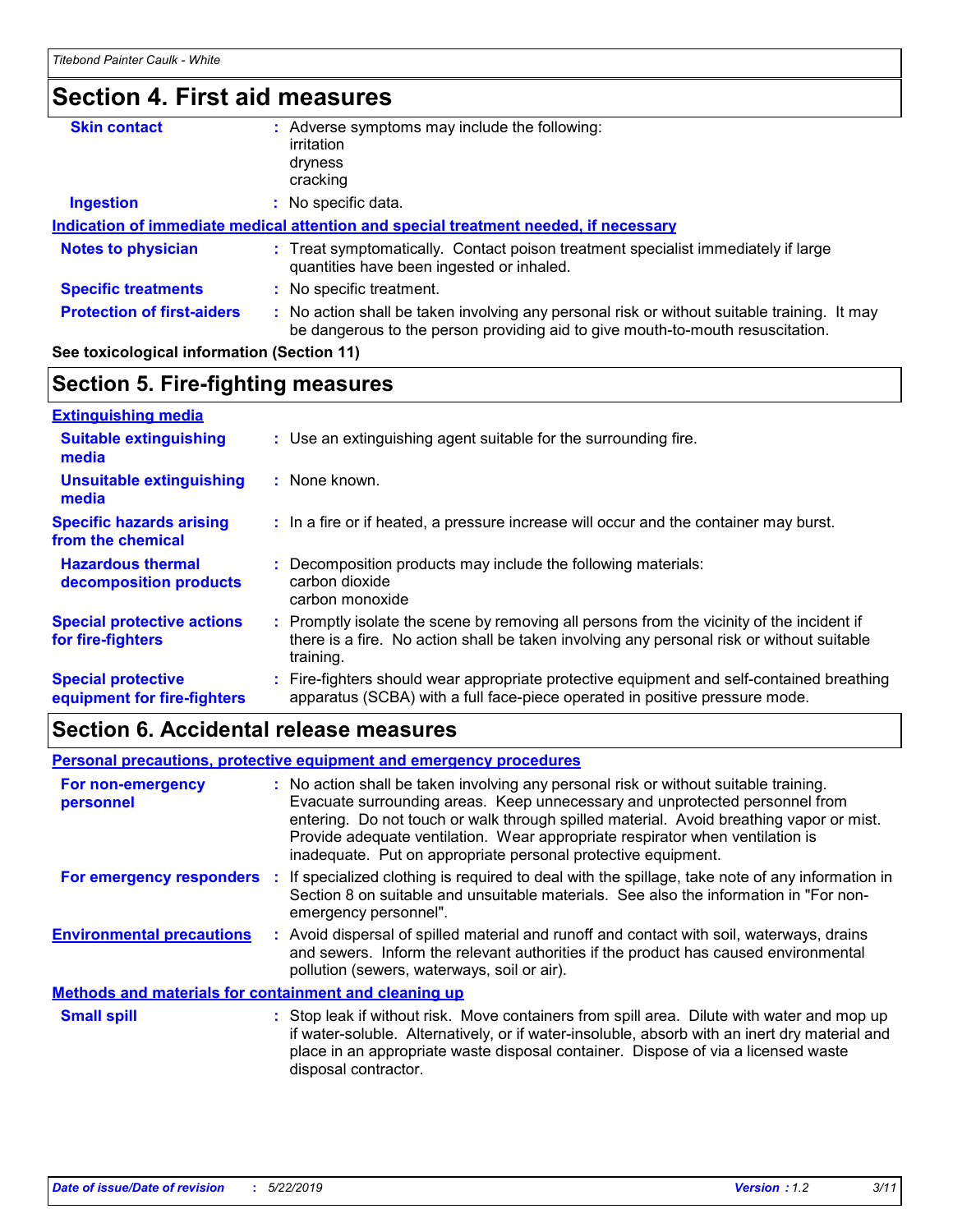### **Section 6. Accidental release measures**

| Large spill | : Stop leak if without risk. Move containers from spill area. Approach release from<br>upwind. Prevent entry into sewers, water courses, basements or confined areas. Wash<br>spillages into an effluent treatment plant or proceed as follows. Contain and collect<br>spillage with non-combustible, absorbent material e.g. sand, earth, vermiculite or<br>diatomaceous earth and place in container for disposal according to local regulations<br>(see Section 13). Dispose of via a licensed waste disposal contractor. Contaminated<br>absorbent material may pose the same hazard as the spilled product. Note: see |
|-------------|----------------------------------------------------------------------------------------------------------------------------------------------------------------------------------------------------------------------------------------------------------------------------------------------------------------------------------------------------------------------------------------------------------------------------------------------------------------------------------------------------------------------------------------------------------------------------------------------------------------------------|
|             | Section 1 for emergency contact information and Section 13 for waste disposal.                                                                                                                                                                                                                                                                                                                                                                                                                                                                                                                                             |

### **Section 7. Handling and storage**

| <b>Precautions for safe handling</b>                                             |                                                                                                                                                                                                                                                                                                                                                                                                                                                                                                                                                                                                                                                                      |
|----------------------------------------------------------------------------------|----------------------------------------------------------------------------------------------------------------------------------------------------------------------------------------------------------------------------------------------------------------------------------------------------------------------------------------------------------------------------------------------------------------------------------------------------------------------------------------------------------------------------------------------------------------------------------------------------------------------------------------------------------------------|
| <b>Protective measures</b>                                                       | : Put on appropriate personal protective equipment (see Section 8). Do not breathe<br>vapor or mist. Do not ingest. Avoid contact with eyes, skin and clothing. Keep in the<br>original container or an approved alternative made from a compatible material, kept<br>tightly closed when not in use. Empty containers retain product residue and can be<br>hazardous. Do not reuse container.                                                                                                                                                                                                                                                                       |
| <b>Advice on general</b><br>occupational hygiene                                 | : Eating, drinking and smoking should be prohibited in areas where this material is<br>handled, stored and processed. Workers should wash hands and face before eating,<br>drinking and smoking. Remove contaminated clothing and protective equipment before<br>entering eating areas. See also Section 8 for additional information on hygiene<br>measures.                                                                                                                                                                                                                                                                                                        |
| <b>Conditions for safe storage,</b><br>including any<br><b>incompatibilities</b> | : Do not store below the following temperature: $4.4444^{\circ}C(40^{\circ}F)$ . Store in accordance<br>with local regulations. Store in original container protected from direct sunlight in a dry,<br>cool and well-ventilated area, away from incompatible materials (see Section 10) and<br>food and drink. Keep container tightly closed and sealed until ready for use. Containers<br>that have been opened must be carefully resealed and kept upright to prevent leakage.<br>Do not store in unlabeled containers. Use appropriate containment to avoid<br>environmental contamination. See Section 10 for incompatible materials before<br>handling or use. |

### **Section 8. Exposure controls/personal protection**

#### **Control parameters**

**Occupational exposure limits**

| <b>Ingredient name</b>                            | <b>Exposure limits</b>                                                                                                                                                                                                                                                                                                                                                                            |  |  |
|---------------------------------------------------|---------------------------------------------------------------------------------------------------------------------------------------------------------------------------------------------------------------------------------------------------------------------------------------------------------------------------------------------------------------------------------------------------|--|--|
| ethanediol                                        | ACGIH TLV (United States, 3/2020).<br>STEL: 10 mg/m <sup>3</sup> 15 minutes. Form: Inhalable fraction. Aerosol only.<br>STEL: 50 ppm 15 minutes. Form: Vapor fraction<br>TWA: 25 ppm 8 hours. Form: Vapor fraction<br>OSHA PEL 1989 (United States, 3/1989).<br>CEIL: 50 ppm<br>CEIL: 125 mg/m <sup>3</sup>                                                                                       |  |  |
| <b>Appropriate engineering</b><br><b>controls</b> | : If user operations generate dust, fumes, gas, vapor or mist, use process enclosures,<br>local exhaust ventilation or other engineering controls to keep worker exposure to<br>airborne contaminants below any recommended or statutory limits.                                                                                                                                                  |  |  |
| <b>Environmental exposure</b><br>controls         | Emissions from ventilation or work process equipment should be checked to ensure<br>they comply with the requirements of environmental protection legislation. In some<br>cases, fume scrubbers, filters or engineering modifications to the process equipment<br>will be necessary to reduce emissions to acceptable levels.                                                                     |  |  |
| <b>Individual protection measures</b>             |                                                                                                                                                                                                                                                                                                                                                                                                   |  |  |
| <b>Hygiene measures</b>                           | : Wash hands, forearms and face thoroughly after handling chemical products, before<br>eating, smoking and using the lavatory and at the end of the working period.<br>Appropriate techniques should be used to remove potentially contaminated clothing.<br>Wash contaminated clothing before reusing. Ensure that eyewash stations and safety<br>showers are close to the workstation location. |  |  |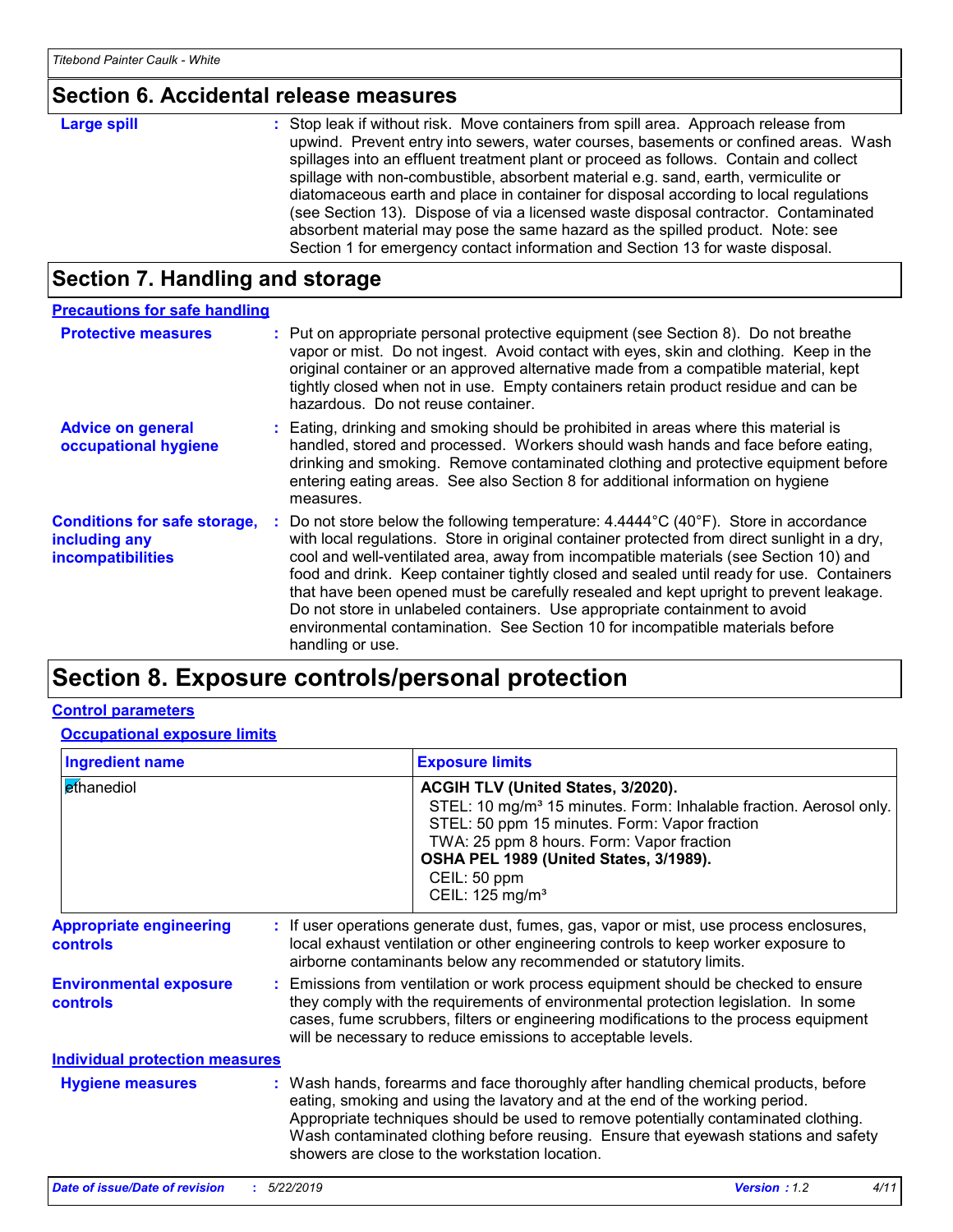### **Section 8. Exposure controls/personal protection**

| <b>Eye/face protection</b>    | : Safety eyewear complying with an approved standard should be used when a risk<br>assessment indicates this is necessary to avoid exposure to liquid splashes, mists,<br>gases or dusts. If contact is possible, the following protection should be worn, unless<br>the assessment indicates a higher degree of protection: safety glasses with side-<br>shields.                                                                                                                                                                                                                                                     |
|-------------------------------|------------------------------------------------------------------------------------------------------------------------------------------------------------------------------------------------------------------------------------------------------------------------------------------------------------------------------------------------------------------------------------------------------------------------------------------------------------------------------------------------------------------------------------------------------------------------------------------------------------------------|
| <b>Skin protection</b>        |                                                                                                                                                                                                                                                                                                                                                                                                                                                                                                                                                                                                                        |
| <b>Hand protection</b>        | : Chemical-resistant, impervious gloves complying with an approved standard should be<br>worn at all times when handling chemical products if a risk assessment indicates this is<br>necessary. Considering the parameters specified by the glove manufacturer, check<br>during use that the gloves are still retaining their protective properties. It should be<br>noted that the time to breakthrough for any glove material may be different for different<br>glove manufacturers. In the case of mixtures, consisting of several substances, the<br>protection time of the gloves cannot be accurately estimated. |
| <b>Body protection</b>        | : Personal protective equipment for the body should be selected based on the task being<br>performed and the risks involved and should be approved by a specialist before<br>handling this product.                                                                                                                                                                                                                                                                                                                                                                                                                    |
| <b>Other skin protection</b>  | : Appropriate footwear and any additional skin protection measures should be selected<br>based on the task being performed and the risks involved and should be approved by a<br>specialist before handling this product.                                                                                                                                                                                                                                                                                                                                                                                              |
| <b>Respiratory protection</b> | : Based on the hazard and potential for exposure, select a respirator that meets the<br>appropriate standard or certification. Respirators must be used according to a<br>respiratory protection program to ensure proper fitting, training, and other important<br>aspects of use.                                                                                                                                                                                                                                                                                                                                    |

### **Section 9. Physical and chemical properties**

#### **Appearance**

| : Liquid. [Paste.]                                              |
|-----------------------------------------------------------------|
| : White.                                                        |
| : Acrylic. [Slight]                                             |
| $:$ Not available.                                              |
| $: 7.5 \text{ to } 8.5$                                         |
| : <0°C (<32°F)                                                  |
| : $>37.78^{\circ}C$ ( $>100^{\circ}F$ )                         |
| : Closed cup: >93.3°C (>199.9°F) [Closed cup]                   |
| $:$ <1 (butyl acetate = 1)                                      |
| : Not available.                                                |
| : Not available.                                                |
| $: 50$ g/l                                                      |
| : 29.5% ( $v/v$ ), 18% ( $w/w$ )                                |
| $: 2.3$ kPa (17 mm Hg) [room temperature]                       |
| : Not available.                                                |
| : 1.62                                                          |
| : Soluble in the following materials: cold water and hot water. |
| : Not available.                                                |
| : Not available.                                                |
| : Not available.                                                |
| <b>Decomposition temperature : Not available.</b>               |
| <b>Auto-ignition temperature</b>                                |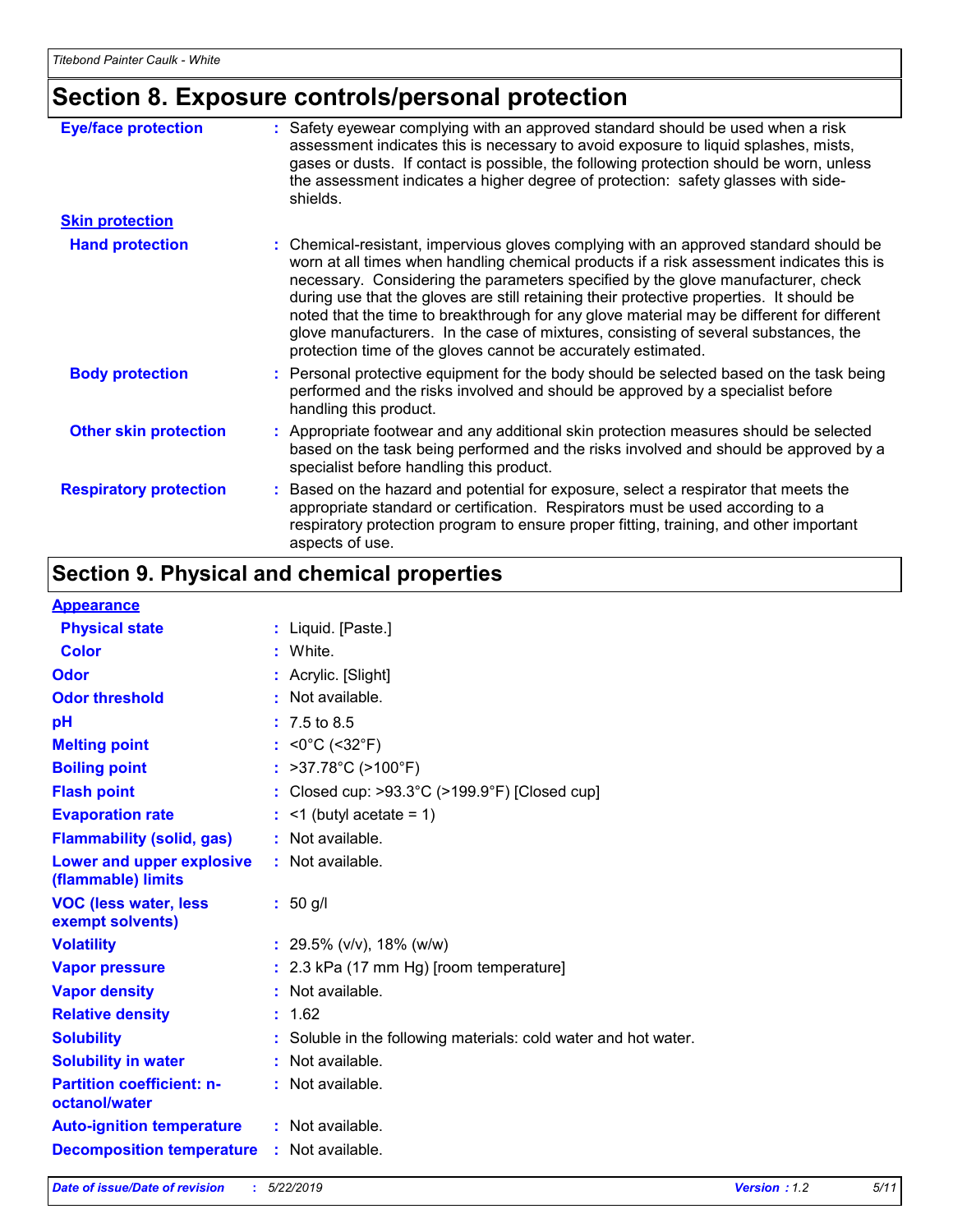### **Section 9. Physical and chemical properties**

**Viscosity :** Not available.

#### **Section 10. Stability and reactivity**

| <b>Reactivity</b>                            |    | : No specific test data related to reactivity available for this product or its ingredients.            |
|----------------------------------------------|----|---------------------------------------------------------------------------------------------------------|
| <b>Chemical stability</b>                    |    | : The product is stable.                                                                                |
| <b>Possibility of hazardous</b><br>reactions |    | : Under normal conditions of storage and use, hazardous reactions will not occur.                       |
| <b>Conditions to avoid</b>                   |    | : No specific data.                                                                                     |
| <b>Incompatible materials</b>                | t. | No specific data.                                                                                       |
| <b>Hazardous decomposition</b><br>products   | t. | Under normal conditions of storage and use, hazardous decomposition products should<br>not be produced. |

### **Section 11. Toxicological information**

#### **Information on toxicological effects**

#### **Acute toxicity** ethanediol LC50 Inhalation Vapor Rat 10.92 mg/l 4 hours LD50 Oral Rat Rat 4700 mg/kg **Product/ingredient name Result Species Dose Exposure**

| <b>Product/ingredient name</b> | <b>Result</b>            | <b>Species</b> | <b>Score</b> | <b>Exposure</b>    | <b>Observation</b>       |
|--------------------------------|--------------------------|----------------|--------------|--------------------|--------------------------|
| ethanediol                     | Eyes - Mild irritant     | Rabbit         |              | l 24 hours 500     |                          |
|                                | Eyes - Mild irritant     | Rabbit         |              | mq<br>l hours 100  | $\overline{\phantom{0}}$ |
|                                | Eyes - Moderate irritant | Rabbit         |              | mq<br>6 hours 1440 |                          |
|                                | Skin - Mild irritant     | Rabbit         |              | mg<br>555 mg       |                          |

#### **Conclusion/Summary**

**Irritation/Corrosion**

**Skin Example 3 :** Prolonged or repeated contact can defat the skin and lead to irritation, cracking and/or dermatitis.

- **Eyes :** This product may irritate eyes upon contact.
- **Respiratory :** May cause respiratory irritation.

#### **Sensitization**

Not available.

**Conclusion/Summary**

**Skin :** May cause allergic reactions in certain individuals.

### Not available.

**Mutagenicity**

**Carcinogenicity**

Not available.

#### **Reproductive toxicity**

Not available.

### **Teratogenicity**

Not available.

#### **Specific target organ toxicity (single exposure)**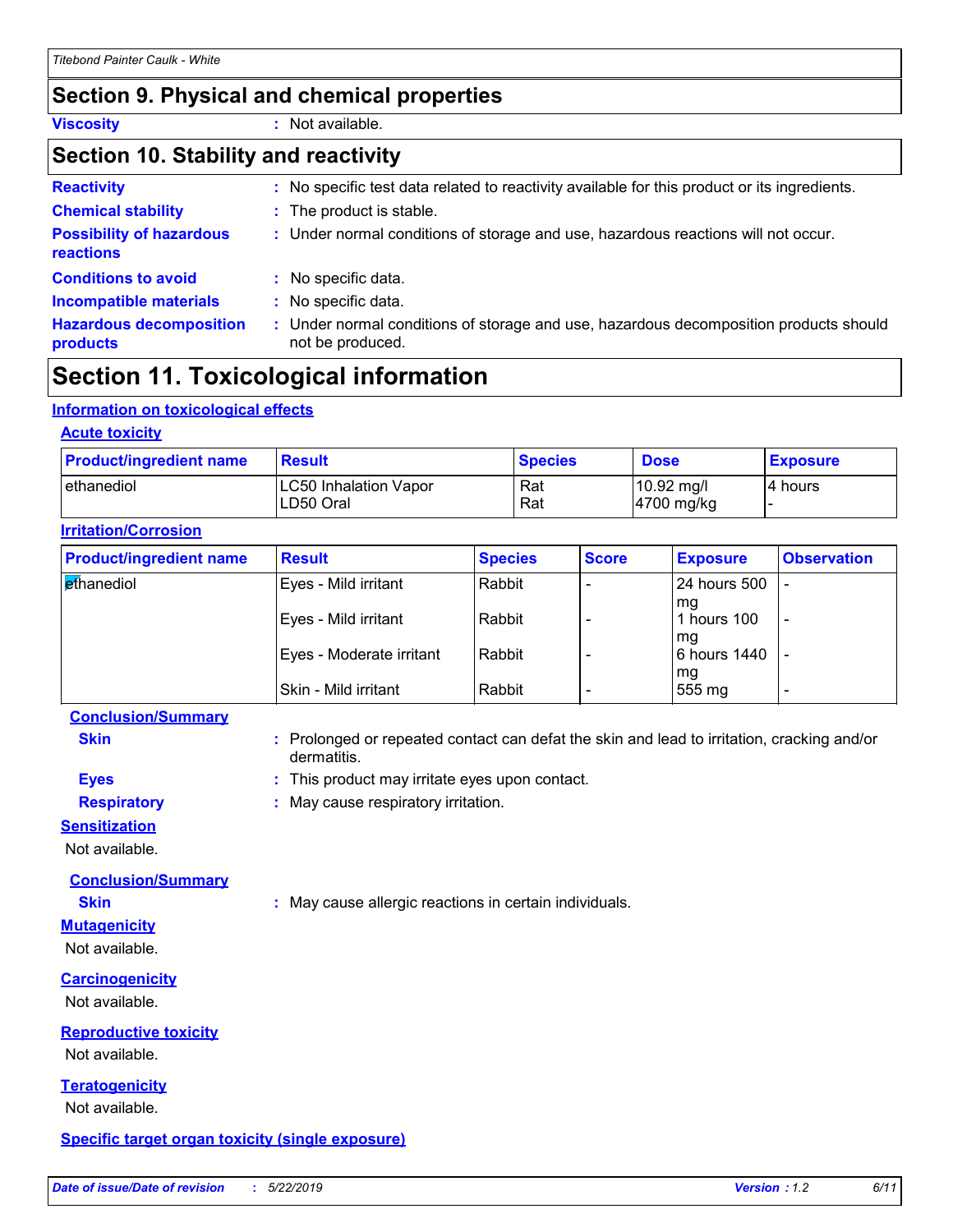### **Section 11. Toxicological information**

| <b>Name</b>                                                                              |                                                                                                                                                                            | <b>Category</b>          | <b>Route of</b><br>exposure | <b>Target organs</b>                                         |  |
|------------------------------------------------------------------------------------------|----------------------------------------------------------------------------------------------------------------------------------------------------------------------------|--------------------------|-----------------------------|--------------------------------------------------------------|--|
| ethanediol                                                                               |                                                                                                                                                                            | Category 1               | oral                        | blood, central<br>nervous system<br>(CNS), kidneys,<br>liver |  |
| <b>Specific target organ toxicity (repeated exposure)</b>                                |                                                                                                                                                                            |                          |                             |                                                              |  |
| <b>Name</b>                                                                              |                                                                                                                                                                            | <b>Category</b>          | <b>Route of</b><br>exposure | <b>Target organs</b>                                         |  |
| <b>Titebond Painter Caulk - White</b><br>ethanediol                                      |                                                                                                                                                                            | Category 2<br>Category 2 | oral                        | kidneys                                                      |  |
| <b>Aspiration hazard</b>                                                                 |                                                                                                                                                                            |                          |                             |                                                              |  |
| Not available.                                                                           |                                                                                                                                                                            |                          |                             |                                                              |  |
| <b>Information on the likely</b><br>routes of exposure                                   | : Routes of entry anticipated: Oral, Dermal, Inhalation.                                                                                                                   |                          |                             |                                                              |  |
| <b>Potential acute health effects</b>                                                    |                                                                                                                                                                            |                          |                             |                                                              |  |
| <b>Eye contact</b>                                                                       | : This product may irritate eyes upon contact.                                                                                                                             |                          |                             |                                                              |  |
| <b>Inhalation</b>                                                                        | No known significant effects or critical hazards.                                                                                                                          |                          |                             |                                                              |  |
| <b>Skin contact</b>                                                                      | Defatting to the skin. May cause skin dryness and irritation.                                                                                                              |                          |                             |                                                              |  |
| <b>Ingestion</b>                                                                         | : No known significant effects or critical hazards.                                                                                                                        |                          |                             |                                                              |  |
| Symptoms related to the physical, chemical and toxicological characteristics             |                                                                                                                                                                            |                          |                             |                                                              |  |
| <b>Eye contact</b>                                                                       | : No specific data.                                                                                                                                                        |                          |                             |                                                              |  |
| <b>Inhalation</b>                                                                        | No specific data.                                                                                                                                                          |                          |                             |                                                              |  |
| <b>Skin contact</b>                                                                      | Adverse symptoms may include the following:<br>irritation<br>dryness<br>cracking                                                                                           |                          |                             |                                                              |  |
| <b>Ingestion</b>                                                                         | : No specific data.                                                                                                                                                        |                          |                             |                                                              |  |
| Delayed and immediate effects and also chronic effects from short and long term exposure |                                                                                                                                                                            |                          |                             |                                                              |  |
| <b>Short term exposure</b>                                                               |                                                                                                                                                                            |                          |                             |                                                              |  |
| <b>Potential immediate</b><br>effects                                                    | : Not available                                                                                                                                                            |                          |                             |                                                              |  |
| <b>Potential delayed effects</b>                                                         | : Not available.                                                                                                                                                           |                          |                             |                                                              |  |
| <b>Long term exposure</b>                                                                |                                                                                                                                                                            |                          |                             |                                                              |  |
| <b>Potential immediate</b><br>effects                                                    | : Not available.                                                                                                                                                           |                          |                             |                                                              |  |
| <b>Potential delayed effects</b>                                                         | $:$ Not available.                                                                                                                                                         |                          |                             |                                                              |  |
| <b>Potential chronic health effects</b>                                                  |                                                                                                                                                                            |                          |                             |                                                              |  |
| Not available.                                                                           |                                                                                                                                                                            |                          |                             |                                                              |  |
| <b>Conclusion/Summary</b>                                                                | May cause allergic reactions in certain individuals.                                                                                                                       |                          |                             |                                                              |  |
| <b>General</b>                                                                           | May cause damage to organs through prolonged or repeated exposure. Prolonged or<br>repeated contact can defat the skin and lead to irritation, cracking and/or dermatitis. |                          |                             |                                                              |  |
| <b>Carcinogenicity</b>                                                                   | : No known significant effects or critical hazards.                                                                                                                        |                          |                             |                                                              |  |
| <b>Mutagenicity</b>                                                                      | No known significant effects or critical hazards.                                                                                                                          |                          |                             |                                                              |  |
| <b>Teratogenicity</b>                                                                    | No known significant effects or critical hazards.                                                                                                                          |                          |                             |                                                              |  |
| <b>Developmental effects</b>                                                             | No known significant effects or critical hazards.                                                                                                                          |                          |                             |                                                              |  |
| <b>Fertility effects</b>                                                                 | No known significant effects or critical hazards.                                                                                                                          |                          |                             |                                                              |  |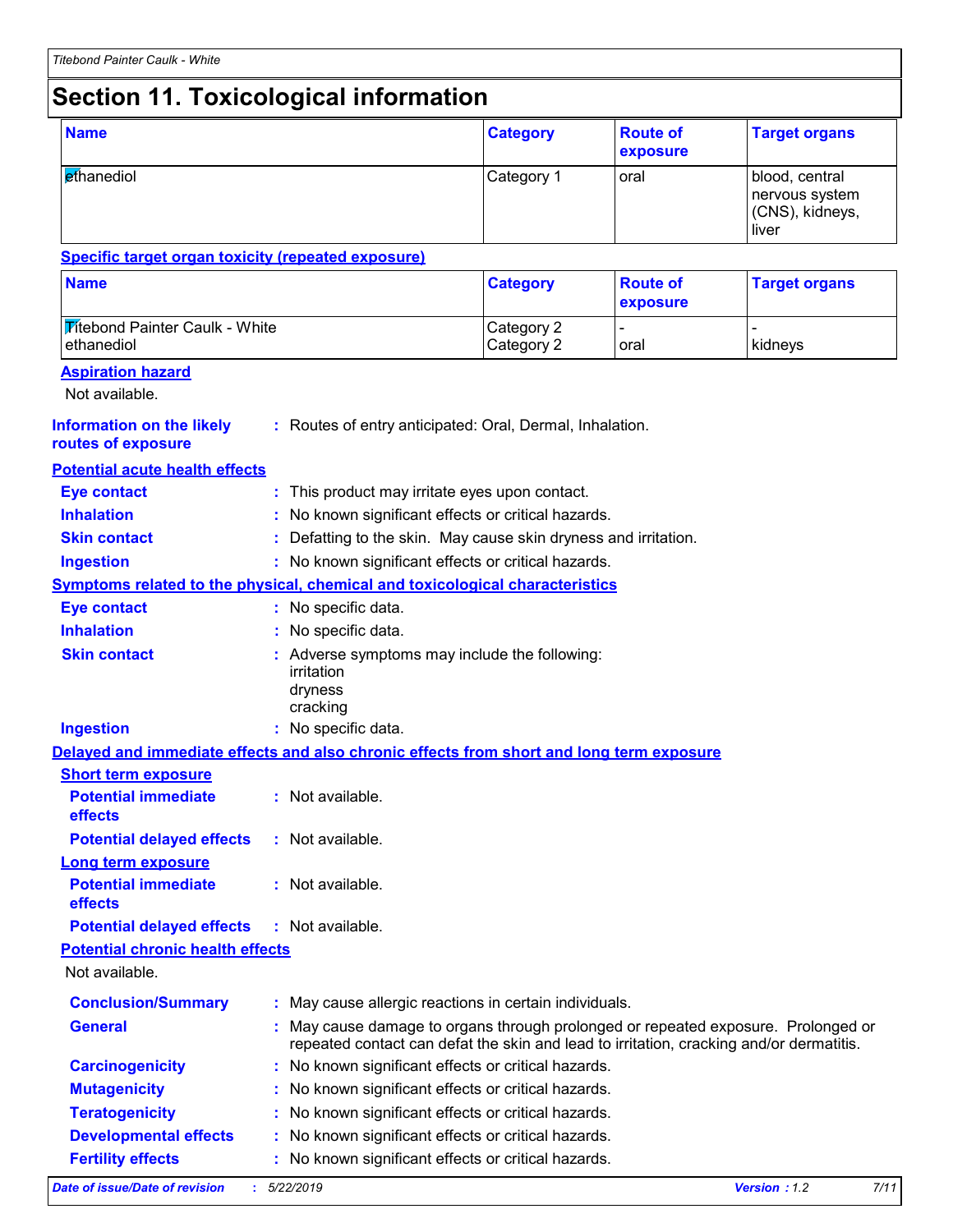### **Section 11. Toxicological information**

#### **Numerical measures of toxicity**

**Acute toxicity estimates**

Not available.

### **Section 12. Ecological information**

#### **Toxicity**

| <b>Product/ingredient name</b> | <b>Result</b>                                                  | <b>Species</b>                                                             | <b>Exposure</b>      |
|--------------------------------|----------------------------------------------------------------|----------------------------------------------------------------------------|----------------------|
| <b>ethanediol</b>              | Acute EC50 10940 mg/l                                          | Algae - Selenastrum<br>capriocornutum                                      | 96 hours             |
|                                | Acute LC50 6900000 µg/l Fresh water                            | Crustaceans - Ceriodaphnia<br>dubia - Neonate                              | 48 hours             |
|                                | Acute LC50 41000 mg/l Fresh water                              | Daphnia - Daphnia magna -<br>Neonate                                       | 48 hours             |
|                                | Acute LC50 8050000 µg/l Fresh water<br>Chronic NOEC 10000 mg/l | <b>Fish - Pimephales promelas</b><br>Algae - Selenastrum<br>capriocornutum | 96 hours<br>96 hours |

#### **Persistence and degradability**

| <b>Product/ingredient name</b> | <b>Aquatic half-life</b> | <b>Photolysis</b> | Biodegradability |
|--------------------------------|--------------------------|-------------------|------------------|
| ethanediol                     |                          |                   | Readily          |

#### **Bioaccumulative potential**

| <b>Product/ingredient name</b> | $LogP_{ow}$ | <b>BCF</b> | <b>Potential</b> |
|--------------------------------|-------------|------------|------------------|
| ethanediol                     | 36. ا       | 10         | low              |

#### **Mobility in soil**

| <b>Soil/water partition</b> | : Not available. |
|-----------------------------|------------------|
|-----------------------------|------------------|

**coefficient (K**<sub>oc</sub>)

**Other adverse effects** : No known significant effects or critical hazards.

### **Section 13. Disposal considerations**

#### The generation of waste should be avoided or minimized wherever possible. Disposal of this product, solutions and any by-products should at all times comply with the requirements of environmental protection and waste disposal legislation and any regional local authority requirements. Dispose of surplus and non-recyclable products via a licensed waste disposal contractor. Waste should not be disposed of untreated to the sewer unless fully compliant with the requirements of all authorities with jurisdiction. Waste packaging should be recycled. Incineration or landfill should only be considered when recycling is not feasible. This material and its container must be disposed of in a safe way. Care should be taken when handling emptied containers that have not been cleaned or rinsed out. Empty containers or liners may retain some product residues. Avoid dispersal of spilled material and runoff and contact with soil, waterways, drains and sewers. **Disposal methods :**

### **Section 14. Transport information**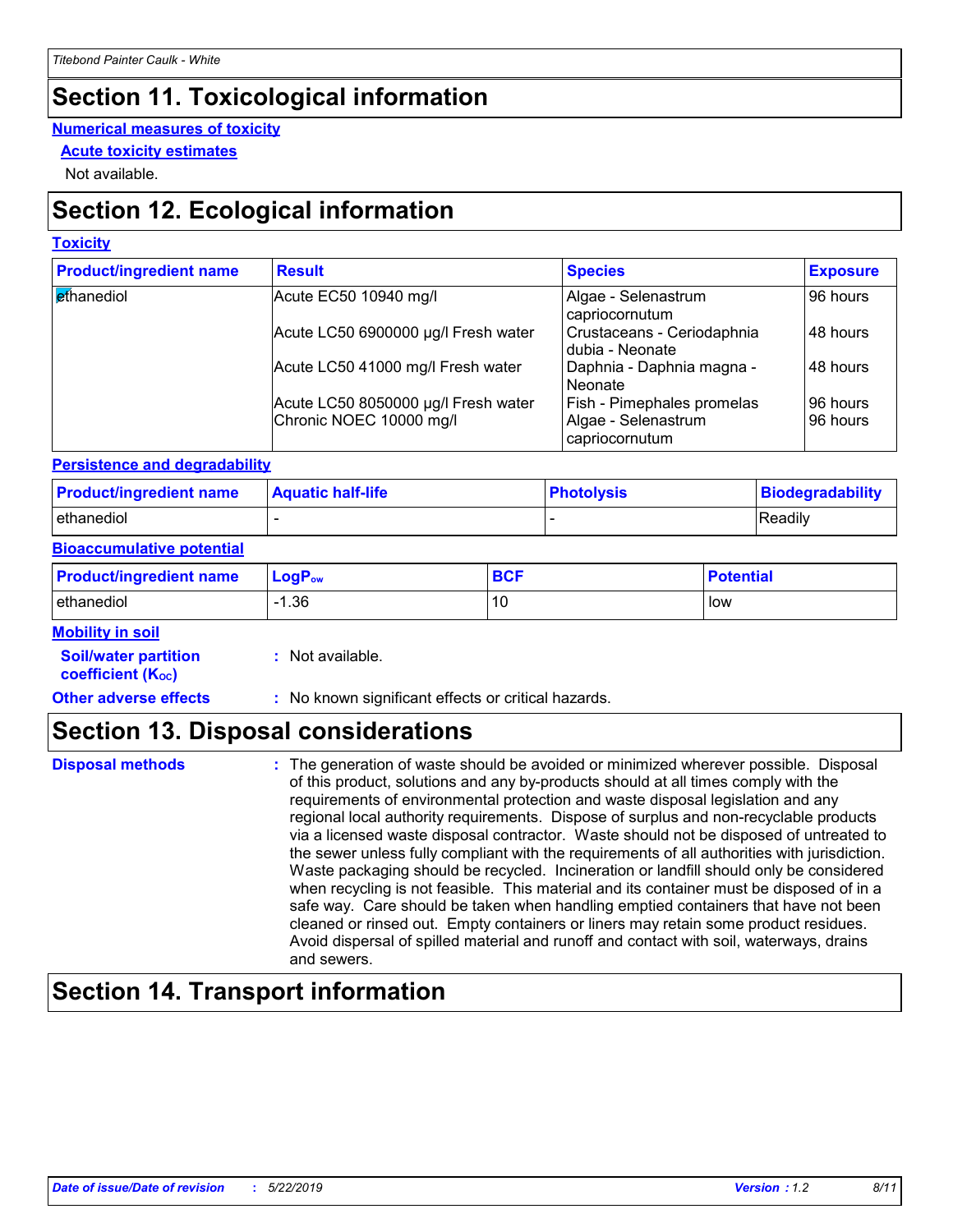### **Section 14. Transport information**

|                                        | <b>DOT</b><br><b>Classification</b> | <b>TDG</b><br><b>Classification</b> | <b>Mexico</b><br><b>Classification</b> | <b>ADR/RID</b>           | <b>IMDG</b>              | <b>IATA</b>              |
|----------------------------------------|-------------------------------------|-------------------------------------|----------------------------------------|--------------------------|--------------------------|--------------------------|
| <b>UN number</b>                       | Not regulated.                      | Not regulated.                      | Not regulated.                         | Not regulated.           | Not regulated.           | Not regulated.           |
| <b>UN proper</b><br>shipping name      |                                     |                                     |                                        |                          |                          |                          |
| <b>Transport</b><br>hazard class(es)   |                                     | $\overline{\phantom{0}}$            | $\overline{\phantom{a}}$               | $\overline{\phantom{a}}$ | $\overline{\phantom{a}}$ | $\overline{\phantom{0}}$ |
| <b>Packing group</b>                   |                                     |                                     |                                        |                          | $\overline{\phantom{0}}$ | $\overline{\phantom{0}}$ |
| <b>Environmental</b><br><b>hazards</b> | No.                                 | No.                                 | No.                                    | No.                      | No.                      | No.                      |

### **Section 15. Regulatory information**

#### **U.S. Federal regulations**

#### **SARA 302/304**

#### **Composition/information on ingredients**

No products were found.

#### **SARA 304 RQ :** Not applicable.

#### **SARA 311/312**

- 
- **Classification :** SPECIFIC TARGET ORGAN TOXICITY (REPEATED EXPOSURE) Category 2 HNOC - Defatting irritant

#### **Composition/information on ingredients**

| <b>Name</b>                     | "∕o | <b>Classification</b>                                                                                                                                                                                                                                                      |
|---------------------------------|-----|----------------------------------------------------------------------------------------------------------------------------------------------------------------------------------------------------------------------------------------------------------------------------|
| <b><i><u>et</u>hanediol</i></b> | ≤3  | ACUTE TOXICITY (oral) - Category 4<br><b>SKIN IRRITATION - Category 2</b><br><b>EYE IRRITATION - Category 2B</b><br>SPECIFIC TARGET ORGAN TOXICITY (SINGLE EXPOSURE) -<br>Category 1<br><b>SPECIFIC TARGET ORGAN TOXICITY (REPEATED)</b><br><b>EXPOSURE</b> ) - Category 2 |

#### **SARA 313**

|                                           | <b>Product name</b> | <b>CAS number</b> | $\frac{9}{6}$ |
|-------------------------------------------|---------------------|-------------------|---------------|
| <b>Form R - Reporting</b><br>requirements | l ethanediol        | $107 - 21 - 1$    | ≤3            |
| <b>Supplier notification</b>              | ethanediol          | $107 - 21 - 1$    | ≤3            |

SARA 313 notifications must not be detached from the SDS and any copying and redistribution of the SDS shall include copying and redistribution of the notice attached to copies of the SDS subsequently redistributed.

#### **State regulations**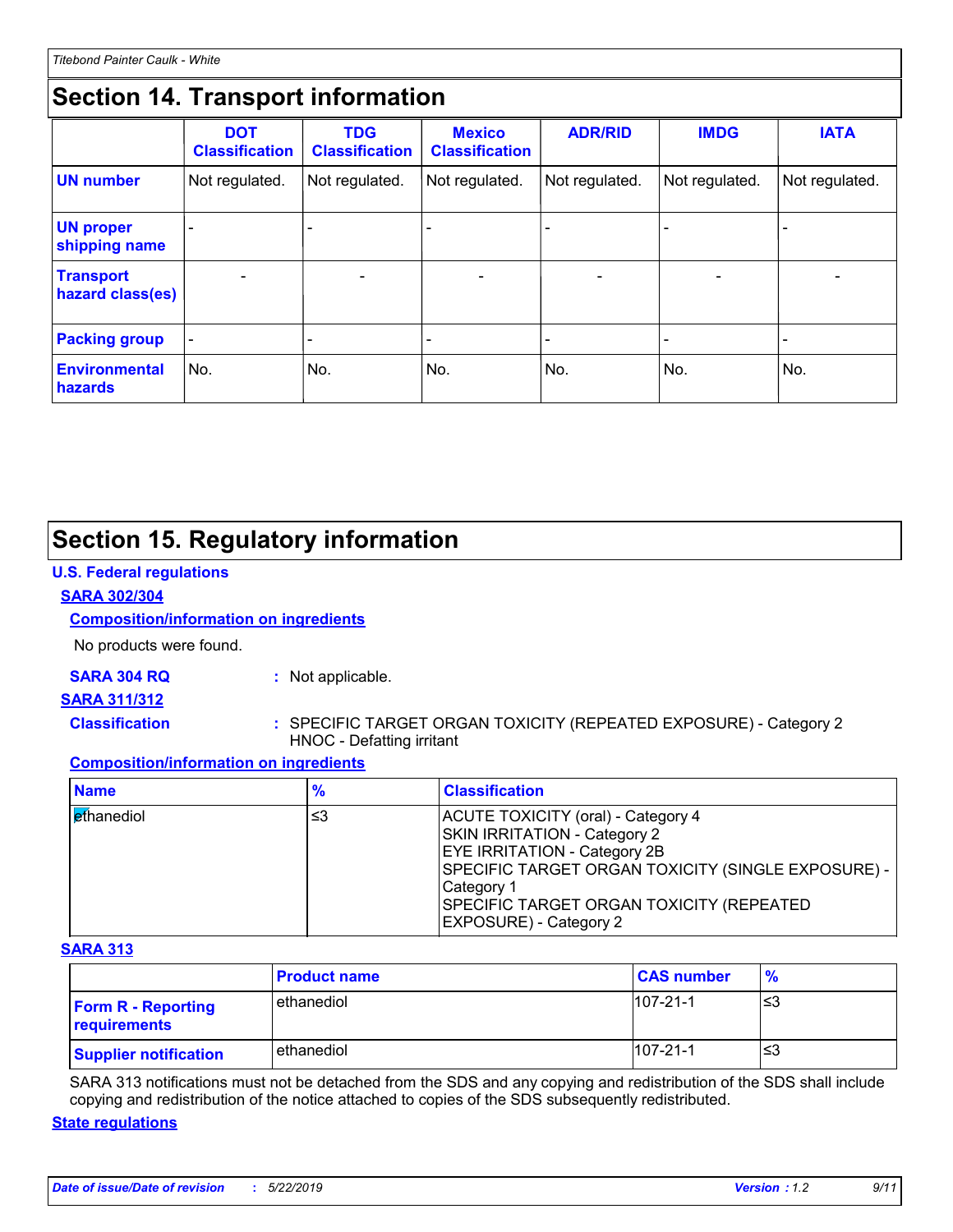### **Section 15. Regulatory information**

| <b>Massachusetts</b> | : The following components are listed: OIL MIST, MINERAL; ETHYLENE GLYCOL;<br>1.2-DIHYDROXYETHANE |
|----------------------|---------------------------------------------------------------------------------------------------|
| <b>New York</b>      | : The following components are listed: Ethylene glycol                                            |
| <b>New Jersey</b>    | : The following components are listed: ETHYLENE GLYCOL; 1,2-ETHANEDIOL                            |

**Pennsylvania :** The following components are listed: 1,2-ETHANEDIOL

#### **California Prop. 65**

**A** WARNING: This product can expose you to Ethylene Glycol, which is known to the State of California to cause birth defects or other reproductive harm. For more information go to www.P65Warnings.ca.gov.

| <b>Ingredient name</b> | No significant risk Maximum<br>level | acceptable dosage<br>level |
|------------------------|--------------------------------------|----------------------------|
| Ethylene Glycol        |                                      | Yes.                       |

#### **International regulations**

#### **Chemical Weapon Convention List Schedules I, II & III Chemicals** Not listed.

**Montreal Protocol**

Not listed.

#### **Stockholm Convention on Persistent Organic Pollutants**

Not listed.

#### **UNECE Aarhus Protocol on POPs and Heavy Metals**

Not listed.

#### **Inventory list**

**China :** All components are listed or exempted.

**United States TSCA 8(b) inventory**

- **:** All components are active or exempted.
- **Section 16. Other information**

#### **Hazardous Material Information System (U.S.A.)**



**Caution: HMIS® ratings are based on a 0-4 rating scale, with 0 representing minimal hazards or risks, and 4 representing significant hazards or risks. Although HMIS® ratings and the associated label are not required on SDSs or products leaving a facility under 29 CFR 1910.1200, the preparer may choose to provide them. HMIS® ratings are to be used with a fully implemented HMIS® program. HMIS® is a registered trademark and service mark of the American Coatings Association, Inc.**

**The customer is responsible for determining the PPE code for this material. For more information on HMIS® Personal Protective Equipment (PPE) codes, consult the HMIS® Implementation Manual.**

#### **National Fire Protection Association (U.S.A.)**